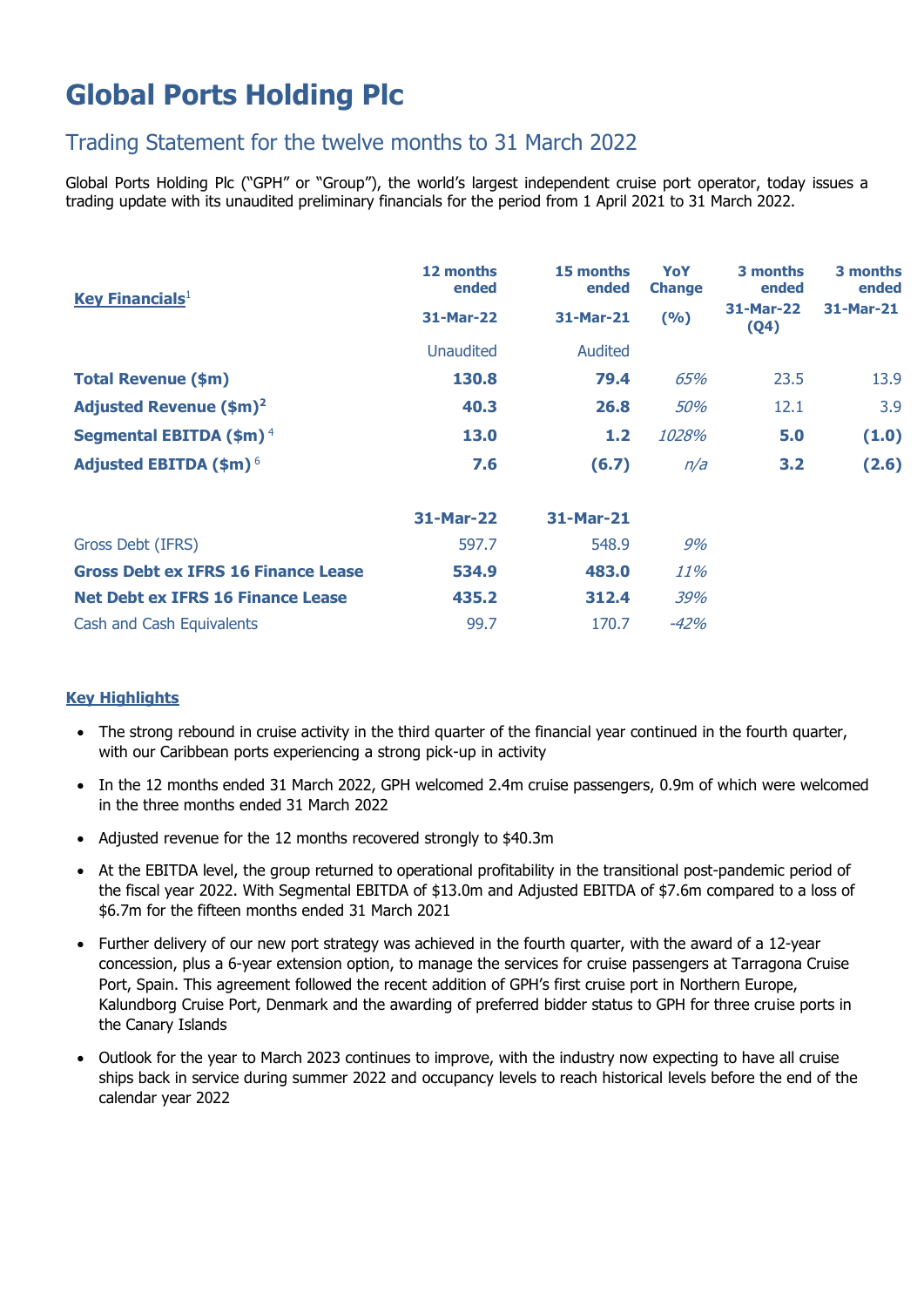| <b>KPI Highlights</b> <sup>1</sup>            | 12 months<br>ended<br>31-Mar-22 | 15 months<br>ended<br>31-Mar-21 | YoY<br><b>Change</b><br>(9/6) | 3 months<br>ended<br>31-Mar-22 | 3 months<br>ended<br>31-Mar-21 |
|-----------------------------------------------|---------------------------------|---------------------------------|-------------------------------|--------------------------------|--------------------------------|
|                                               |                                 |                                 |                               |                                |                                |
| General & Bulk Cargo ('000 tons)              | 201.4                           | 37.7                            | 429%                          | 60.8                           | 12.7                           |
| Container Throughput ('000) TEU)              | 47.0                            | 54.0                            | $-13%$                        | 10.6                           | 12.2                           |
| Cruise Revenue ex-IFRIC 12 (\$m) <sup>3</sup> | 31.7                            | 17.5                            | 81%                           | 10.1                           | 2.0                            |
| <b>Commercial Revenue (\$m)</b>               | 8.6                             | 9.3                             | $-8%$                         | 2.1                            | 1.9                            |
| Adjusted Revenue $(\$m)^2$                    | 40.3                            | 26.8                            | 50%                           | 12.1                           | 3.9                            |
| Cruise EBITDA (\$m) <sup>5</sup>              | 9.6                             | (1.7)                           | n/a                           | 4.2                            | (1.6)                          |
| <b>Commercial EBITDA (\$m)</b>                | 3.4                             | 2.9                             | 19%                           | 0.8                            | 0.6                            |
| Adjusted EBITDA $(\$m)$ <sup>6</sup>          | 7.6                             | (6.7)                           | n/a                           | 3.2                            | (2.6)                          |
| Cruise EBITDA Margin (%)                      | 30%                             | n/a                             |                               | 41%                            | n/a                            |
| Commercial EBITDA Margin (%)                  | 40%                             | 31%                             |                               | 38%                            | 32%                            |
| Adjusted EBITDA Margin (%)                    | 19%                             | n/a                             |                               | 26%                            | n/a                            |

### **Cruise**

- GPH welcomed 0.9m cruise passengers across the consolidated cruise port network in the fourth quarter of its fiscal year 2022, compared to just 10k in the comparable period last year. While all cruise port reporting segments experienced a significant increase, the most significant increases occurred at Antigua Cruise Port and Nassau Cruise Port, in line with the usual seasonality
- Excluding the impact of IFRIC-12 Construction revenues at Nassau Cruise Port, cruise revenue for the 12-months to 31 March 2022 was \$31.7m, a significant increase from the \$6.5m for the 12-months to 31 March 2021
- Cruise revenue for the fourth quarter was \$8.1m higher than in the same period last year, at \$10.1m
- Cruise EBITDA of \$9.6m compares to an EBITDA loss of \$7.4m for the 12-months to 31 March 2021. Q4 Cruise EBITDA was \$5.8m higher at \$4.2m, representing a Q4 Cruise EBITDA margin of 41%
- The experience of our ports in the fourth quarter has been one of a significant increase in calls but continued lower than normal occupancy levels as cruise lines build back bookings for calendar year 2022 on shorter lead times than normal and due to Covid-19- related protocols and short-term cancellations by cruise passengers
- In Q4-2022, passenger volumes across our network on a like-for-like basis were 48% of the passenger volumes for the same period in 2019. The omicron variant negatively impacted on-board occupancy levels in the quarter. However, as the quarter progressed, occupancy levels rose and in March 2022, on a like-for-like basis, passenger volumes rose to 62% of 2019 levels

#### **Commercial**

- Total container volumes (TEUs) fell by 13% and General & Bulk volumes grew 429%, driven by volumes in certain low margin cargo items
- Commercial revenues for the 12 months were \$8.6m, with Q4 revenue of \$2.1m

#### **Balance Sheet**

At 31 March 2022, IFRS gross debt was \$597.7m (Ex IFRS-16 Finance Leases Gross Debt: \$534.9m), compared to gross debt at 31 March 2021 of \$548.9m (Ex IFRS-16 Finance Leases Gross Debt: \$483.0m). Net debt Ex IFRS-16 finance leases was \$435.2m compared to \$312.4m as at 31 March 2021. At 31 March 2022, GPH had cash and cash equivalents of \$99.7m, compared to \$170.6m at 31 March 2021.

The net debt increase of \$122.8m in the period was primarily driven by (i) capital expenditure of \$95.8m, with \$91.2m of this spent on our continued investment into the transformation of Nassau Cruise Port, (ii) the net effect of the Eurobond refinancing, in particular, the use of the high level of available cash as of 31 March 2021 as a result of the sale of Port Akdeniz in January 2021 in such Eurobond refinancing, and (iii) additional indebtedness at Nassau Cruise Port to finance the investment commitment there.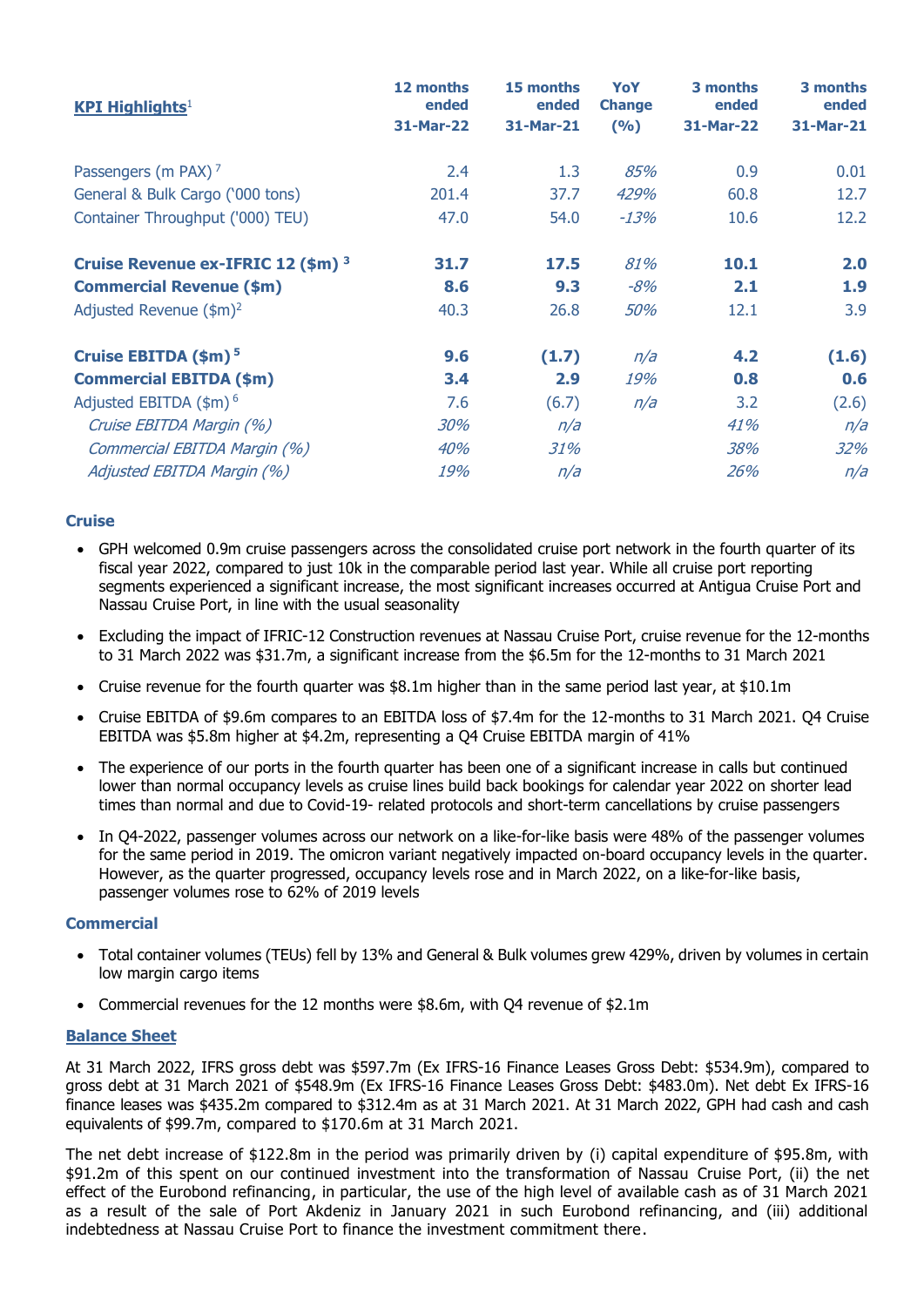During the period, GPH entered into a five-year, senior secured loan agreement for up to \$261.3m with Sixth Street, a leading global investment firm. The loan agreement provides for two term loan facilities, an initial five-year term facility of \$186.3m and an additional five-year growth facility of up to \$75.0m. The latter will be key to the continued success of our growth strategy. The first enabled the early repayment in July 2021 of the \$250m 8.125% senior secured Eurobond due November 2021 (together with proceeds from the sale of Port Akdeniz).

#### **Other developments**

Despite the significant impact of Covid-19 on the cruise industry and our cruise operations, we have continued to deliver on our strategic growth ambitions. In the fourth quarter, we were awarded a 12-year concession, with a 6 year extension option, to manage the services for cruise passengers at Tarragona Cruise Port, Spain.

This agreement follows the recent addition of GPH's first cruise port in Northern Europe, with Kalundborg Cruise Port, Denmark joining the PGH network under a 20-year agreement and signing a 20-year concession agreement at Taranto Cruise Port, Italy, as well as being awarded preferred bidder status to Global Ports Canary Islands S.L., an 80:20 joint venture between GPH and our local partner Sepcan S.L., to operate three cruise port concessions in the Canary Islands.

After the year-end, GPH announced that Emre Sayin, Chief Executive Officer, is stepping down from his role to pursue new business opportunities. Emre is expected to leave Global Ports Holding by the 26<sup>th</sup> May 2022. Mehmet Kutman, Co-Founder and Executive Chairman of GPH, will take on the Chief Executive Officer role as the business continues its path of recovery from the Covid-19 pandemic.

#### **Outlook**

Long term, the outlook for the cruise industry continues to be positive. The passenger capacity of the industry is forecasted to grow by 45% by 2027, from 2019 levels. Driven by the 75 cruise ships currently in the cruise ship order book and due for delivery by 2027.

This growth in the number of ships and the size of ships means that many cruise ports will need to invest in their infrastructure in order to be able to accommodate the new ships. There is no better example of this type of investment than GPH's significant investments into Antigua Cruise Port and Nassau Cruise Port. Despite the impact of the Covid-19 pandemic on GPH and the cruise industry, our investment to increase the capacity of these ports and transform the passenger experience has largely continued as planned over the last two years. Since taking over these two ports just before the pandemic in late 2019, GPH has invested over \$200m in CAPEX; this demonstrates the commitment of GPH and our partners to our ports and destinations.

Our strategic ambition to grow the number of cruise ports in the network remains a key focus for the board and management. Despite the unprecedented nature of the Covid-19 crisis and its significant impact on our business, we have continued to grow the number of cruise ports in our network. Since the onset of the crisis, we have announced agreements to add eight new cruise ports to the portfolio, a significant achievement in any period. This success stands as a testament to the strength of our operational capabilities and the appeal of our global expertise and operating model to a fragmented global growth industry.

In the near term, since the end of the first quarter of the financial year, there has been a strong month-on-month acceleration in cruise calls and passenger volumes across our network. This acceleration primarily reflects the continued easing of travel restrictions, the continued strong underlying demand from consumers to return to cruising and the continued increase in fleet deployment from the major cruise lines to match the easing of restrictions and consumer demand.

Activity levels are expected to continue to rise across the cruise industry, with 100% fleet re-deployment by the cruise lines expected during the summer of 2022. This continued positive momentum can be seen in our cruise calls for the three months to March 2022. On a like-for-like basis, calls were just three calls lower than in the same period in 2019, with Antigua and Nassau Cruise Port both welcoming more ships in March 2022 than in March 2019.

Concerns around the Omicron variant negatively impacted occupancy levels. However, this impact has proven temporary, with occupancy levels rising strongly throughout the three months to the end of March 2022.

In its recent quarterly results statement, Royal Caribbean declared that occupancy levels for the three months to March 2022 were 59%, with a load factor for March of 68%. With booking volumes for March and April significantly higher than in the same period in 2019, Royal Caribbean now expect occupancy levels to exceed 100% by the end of the calendar year.

With cruise calls set to rise, occupancy levels will be key to our financial performance in the year to March 2023 and recent trends and industry expectations in this regard are very supportive.